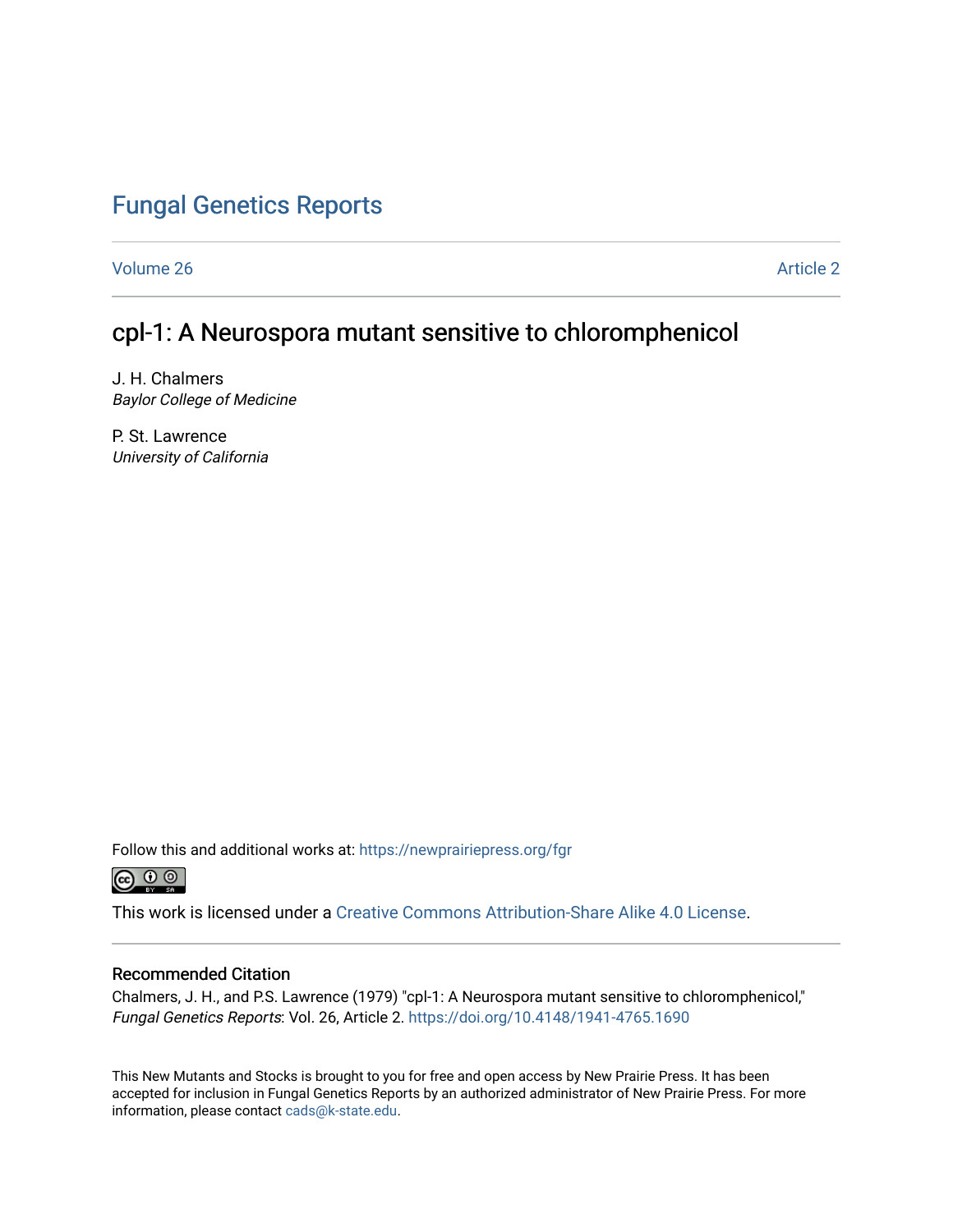# cpl-1: A Neurospora mutant sensitive to chloromphenicol

### Abstract

cpl-1: A Neurospora mutant sensitive to chlaromphenicol [sic]

This new mutants and stocks is available in Fungal Genetics Reports: <https://newprairiepress.org/fgr/vol26/iss1/2>